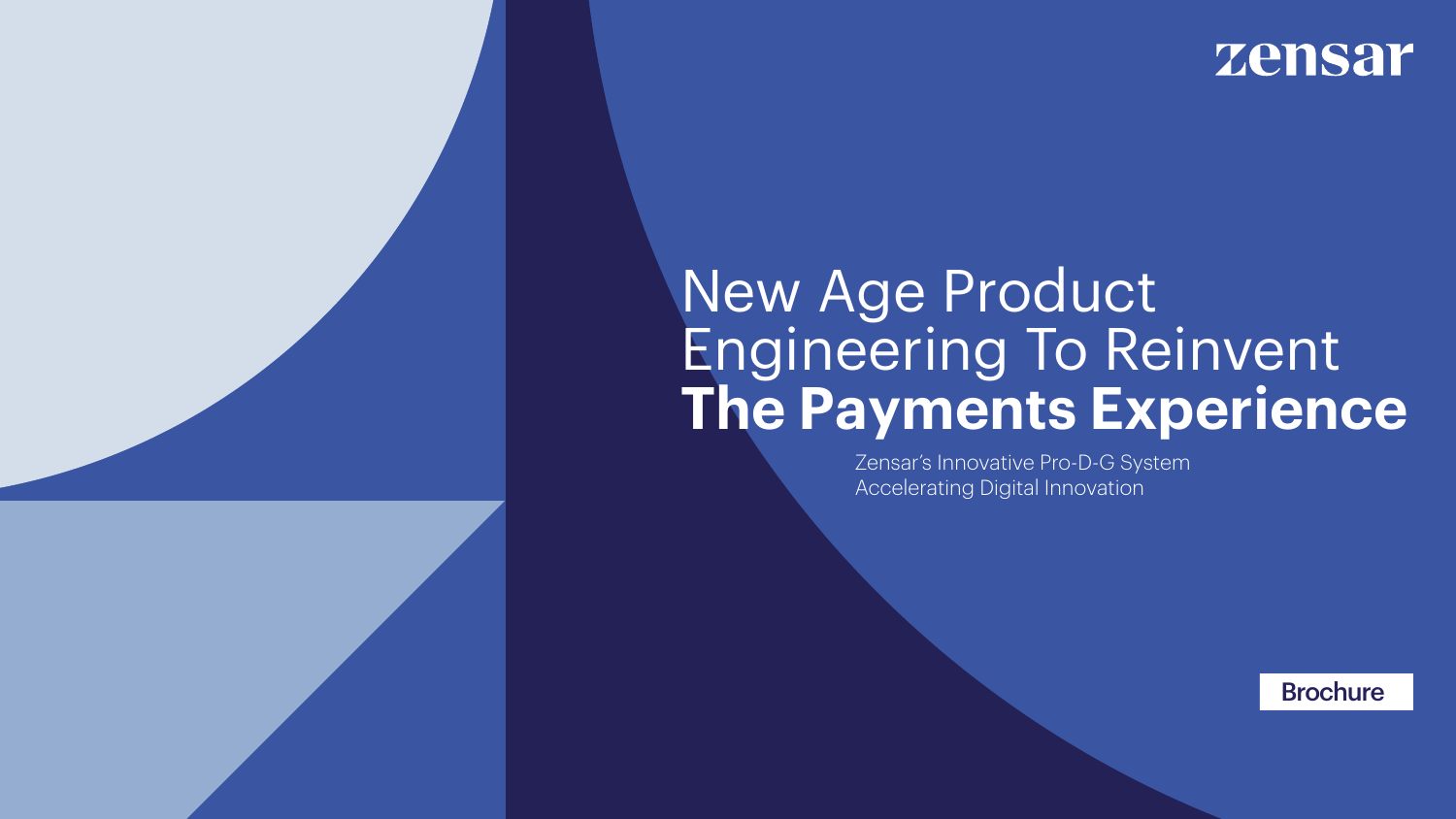



### Global bank and payments leaders say that the time and cost required to go from concept to reality is their top challenge in innovation and digital transformation

Speed and agility, however, cannot and should not compromise regulation and data governance, which are critical for financial institutions.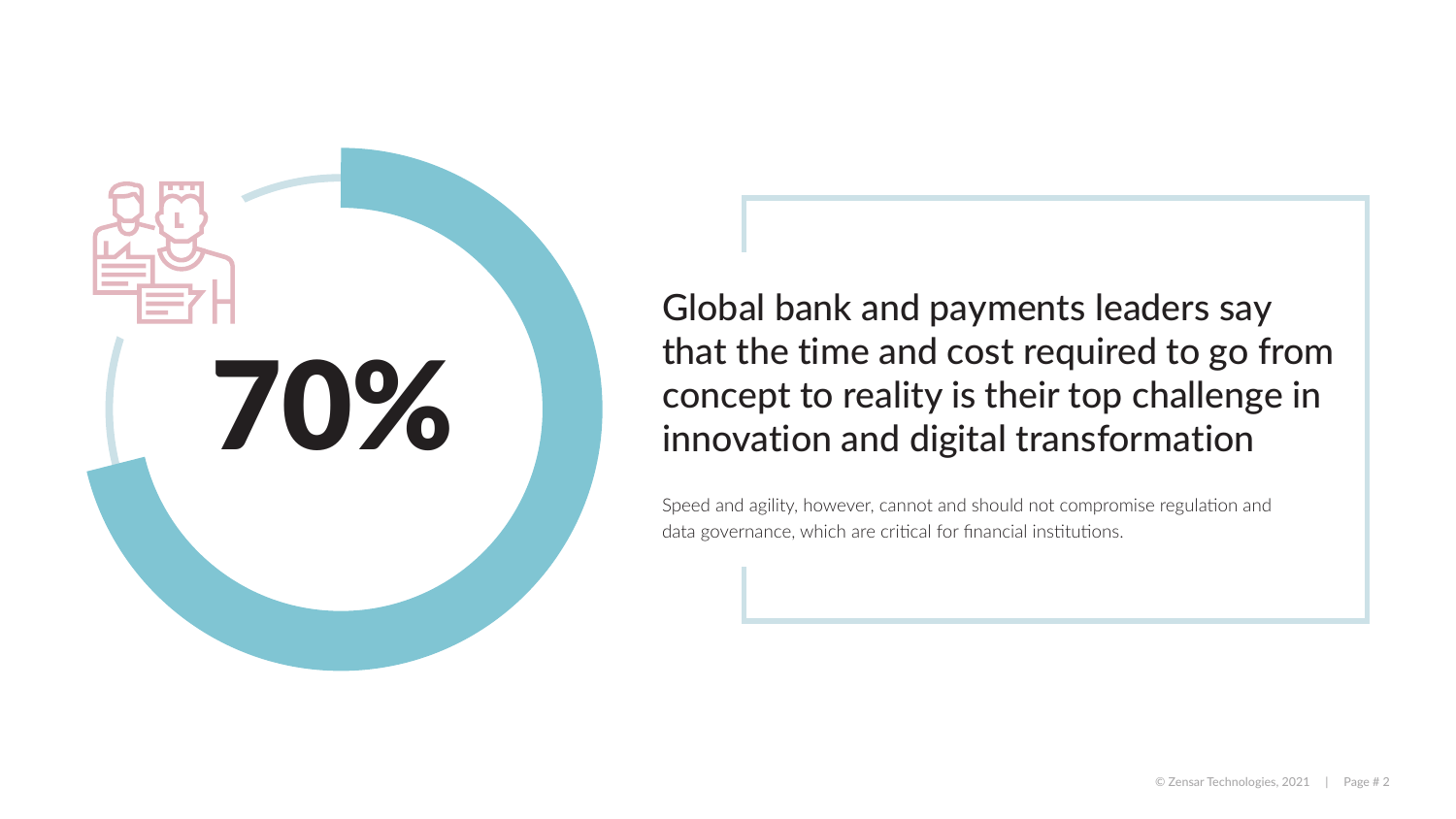### How can banks and payment institutions accelerate the time-to-market of their solutions, while keeping their core secure?

The answer lies in best-in-class Product Engineering that breaks down organization silos by organizing workforce into multidisciplinary product teams, empowered by domain know how and enabled to deliver throughout the payments product lifecycle.

Building on the ways of working and shared delivery culture is the next step into modern product engineering enabled by Zensar's Pro-D-G system

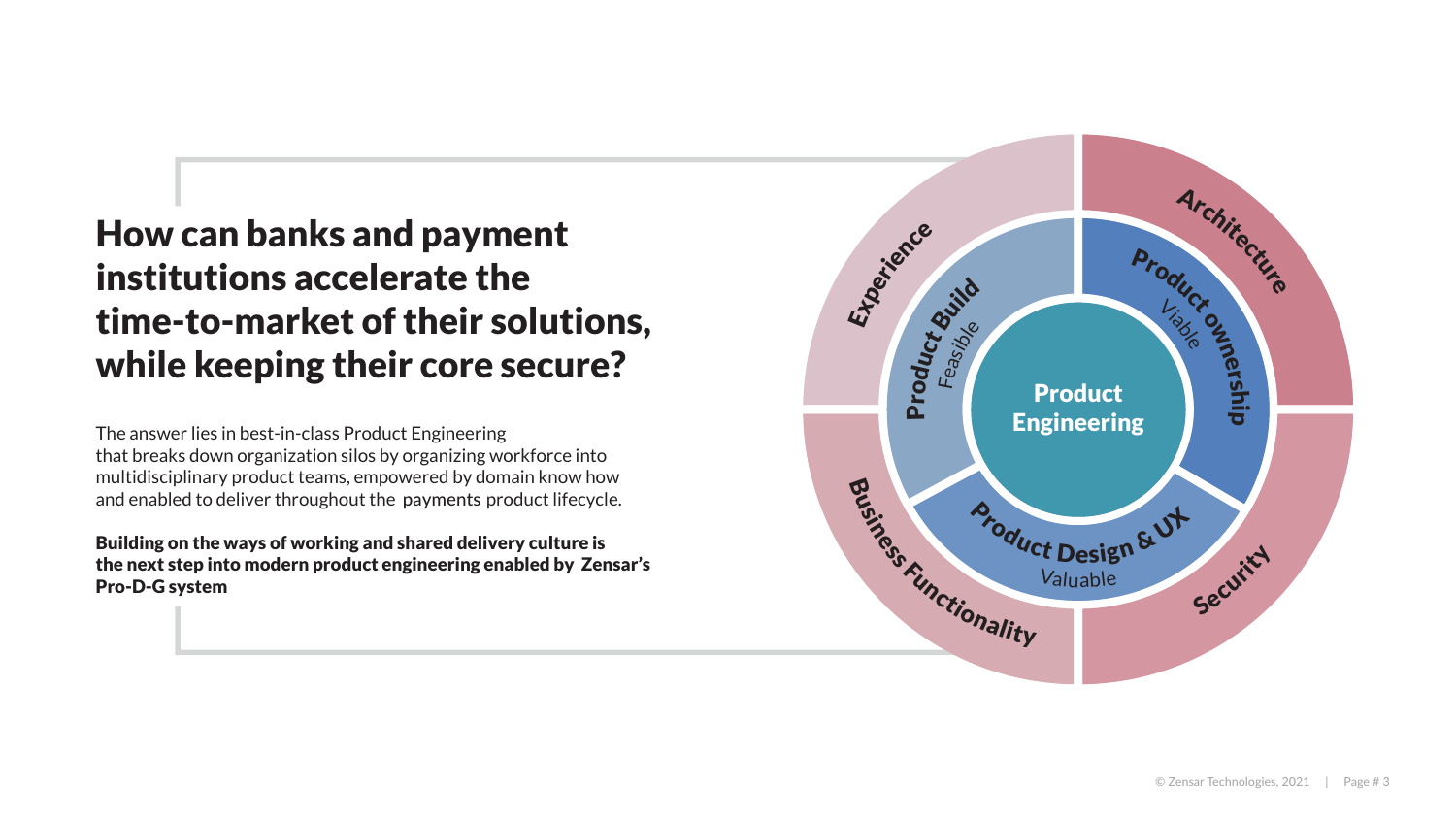

### Typical challenges in Digital Product Engineering paradigm

### How Zensar's DevSecOps framework can help?

How do I get my teams into this **new mindset?** The tooling and processes will be effective only once the team appreciates and adopts the new ways of working

I have a diverse technology stack, including legacy systems and COTS. Will this hyper automation work for my Product stack?

As we move into cloud native technologies and containerisation, we want to understand the best-in-class implementations. How can you help?

We strive to be extremely Developer focused. How can we increase Developer productivity, so that our Product delivery will automatically be accelerated?

- "Pro-D-G" system: Incorporates gamification led new ways of working
- **Agile transformation coaches:** Institutionalize the mindset change and coach teams into domain driven , pod based deliveries
- ZenDSO@s (Zensar's DevSecOps @ scale framework) is part of Pro-D-G system:
	- Illustrates 26 tenets that make up a world class DevSecOps implementation
	- ▶ Has ready templates for 15+ technology stacks
- Rich consulting experience in designing and implementing cloud native and containerization technologies
- Award winning and Industry recognized DevSecOps Centre Of Excellence to drive transformations at scale
- DevX Developer focused framework aimed at DevSecOps adoption
- Adheres to "one role one window" philosophy, to exponentially increase productivity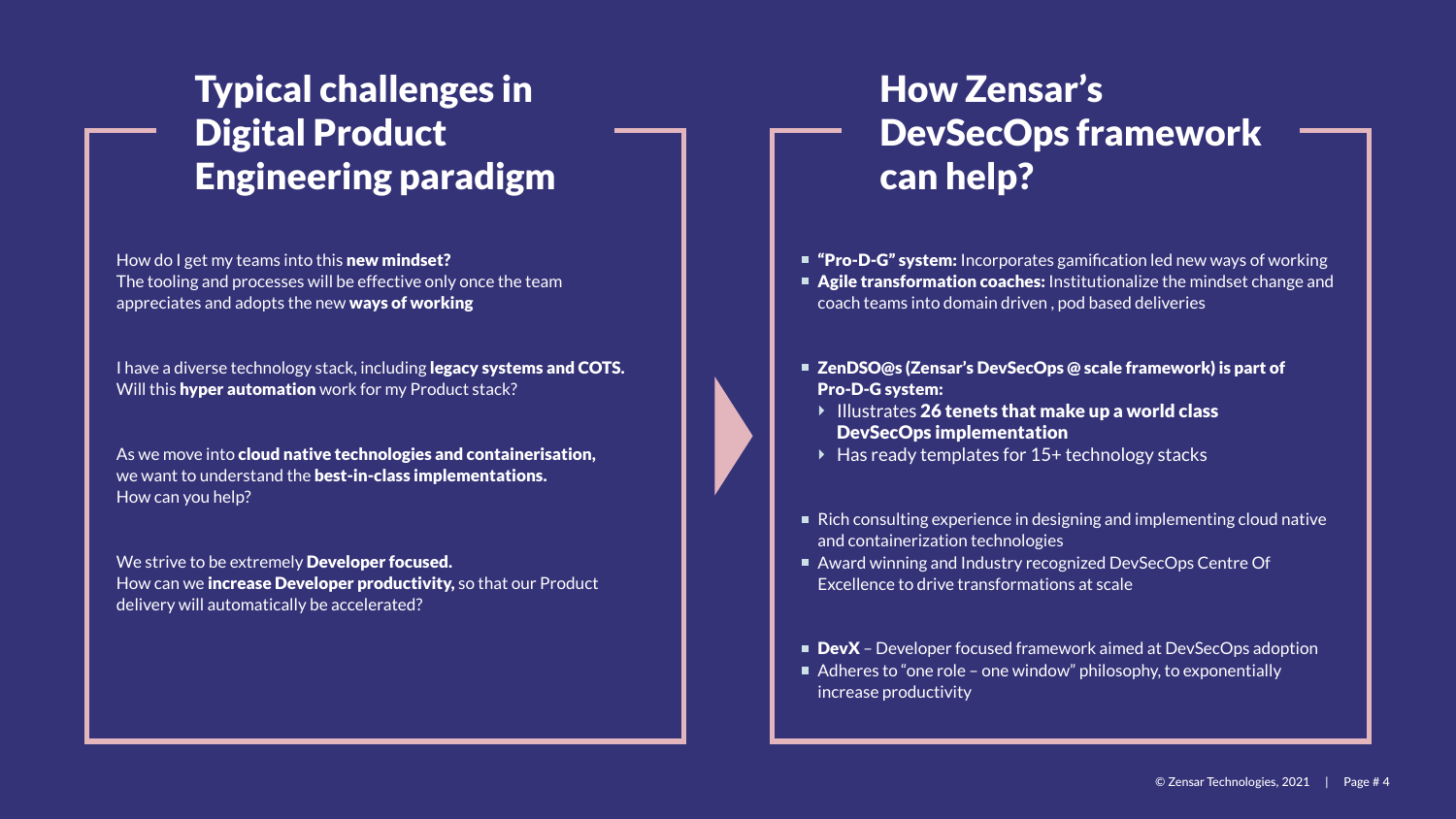### Zensar's Pro-D-G system

The Product Development and Gamification system has been conceptualized to cater to the unique business needs of our banking and payments customers. It helps in building a grounds up experience design and enables rapid prototyping to create the minimum viable product. It leverages technologies such as Full stack, Agile/DevOps, Microservices/API Integration to customize the solutions to specific customer context.



### Phase 1 Requirement Elicitation & Rapid Prototyping

- Design thinking and domain-driven design approach
- Agile Coach led gamification to capture requirements
- Output: Prioritized epics



### Phase 2 Pod based Agile software development

- Agile sprint based development, driven by Pod model
- Gamification to train teams on agile and scaling
- Output: Potentially shippable Product



### Phase 3 Continuous Delivery system

- ZenDSO@s (Zensar's DevSecOps @ scale framework) based "Continuous Everything", including Continuous Build, Testing and Delivery, including infrastructure automation
- Gamification for teams new to DevSecOps to understand value streams
- Output: Continuous stream of potentially shippable Product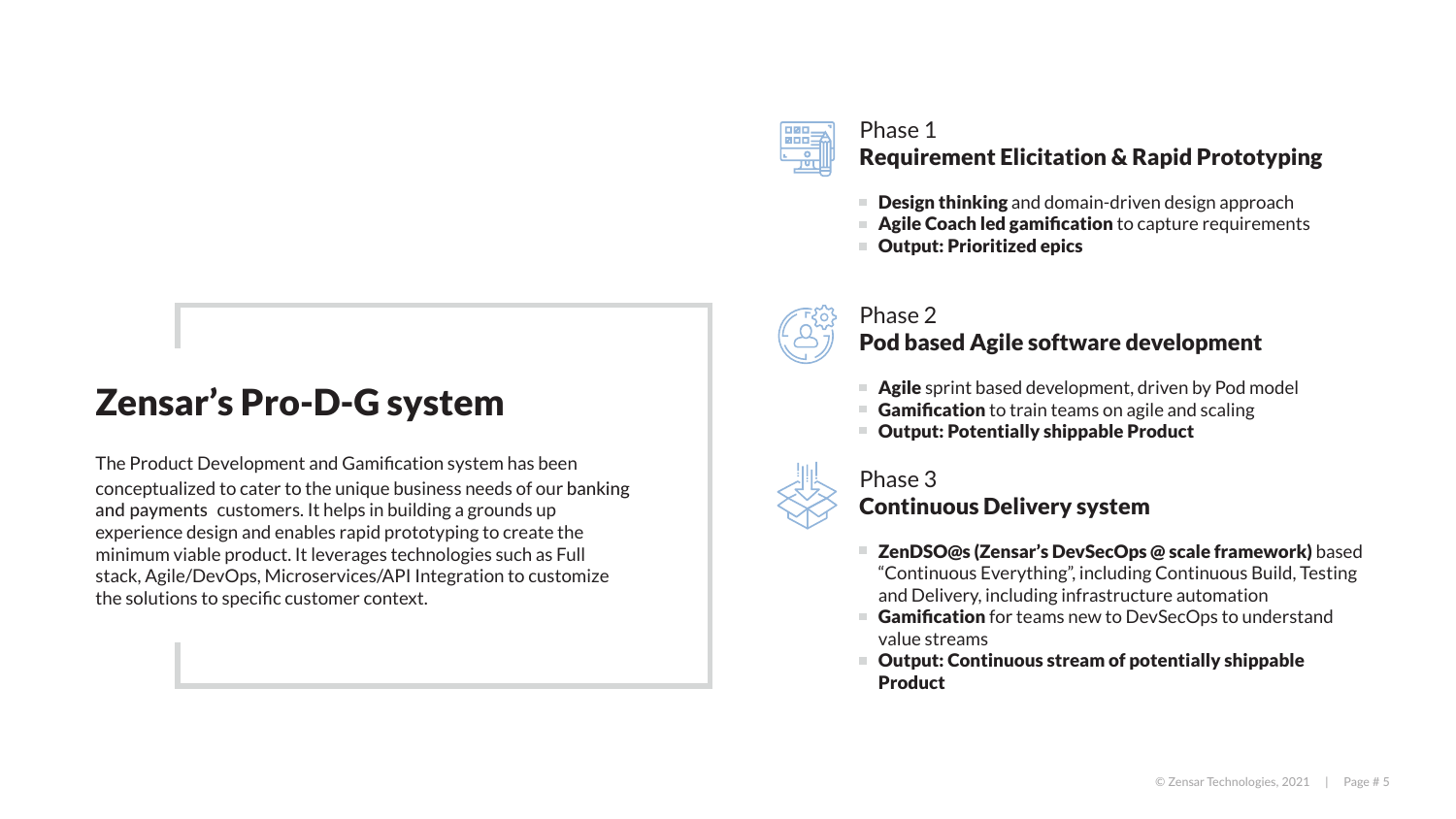



### Our 4-step consultative approach for maturing Product Engineering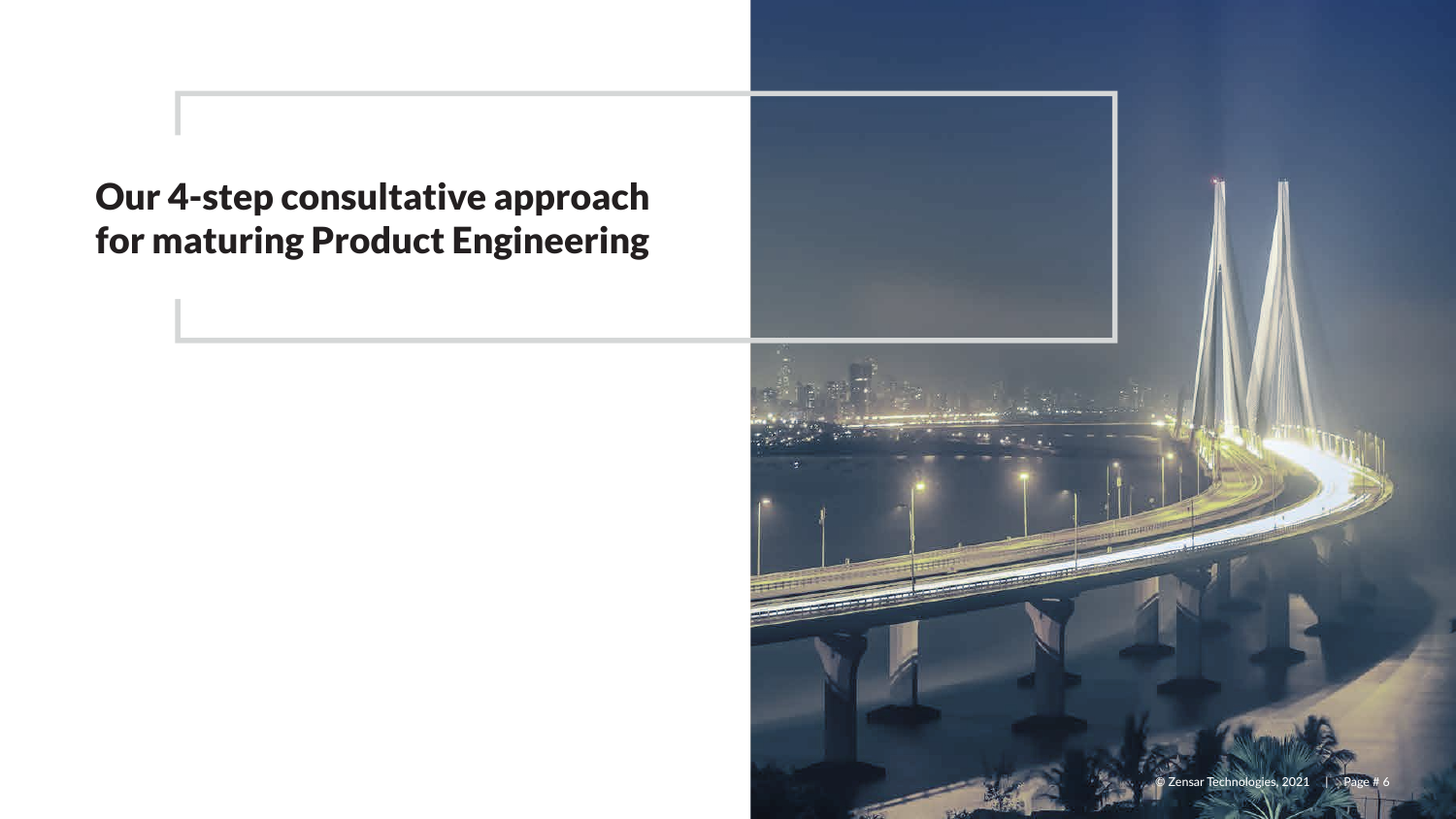

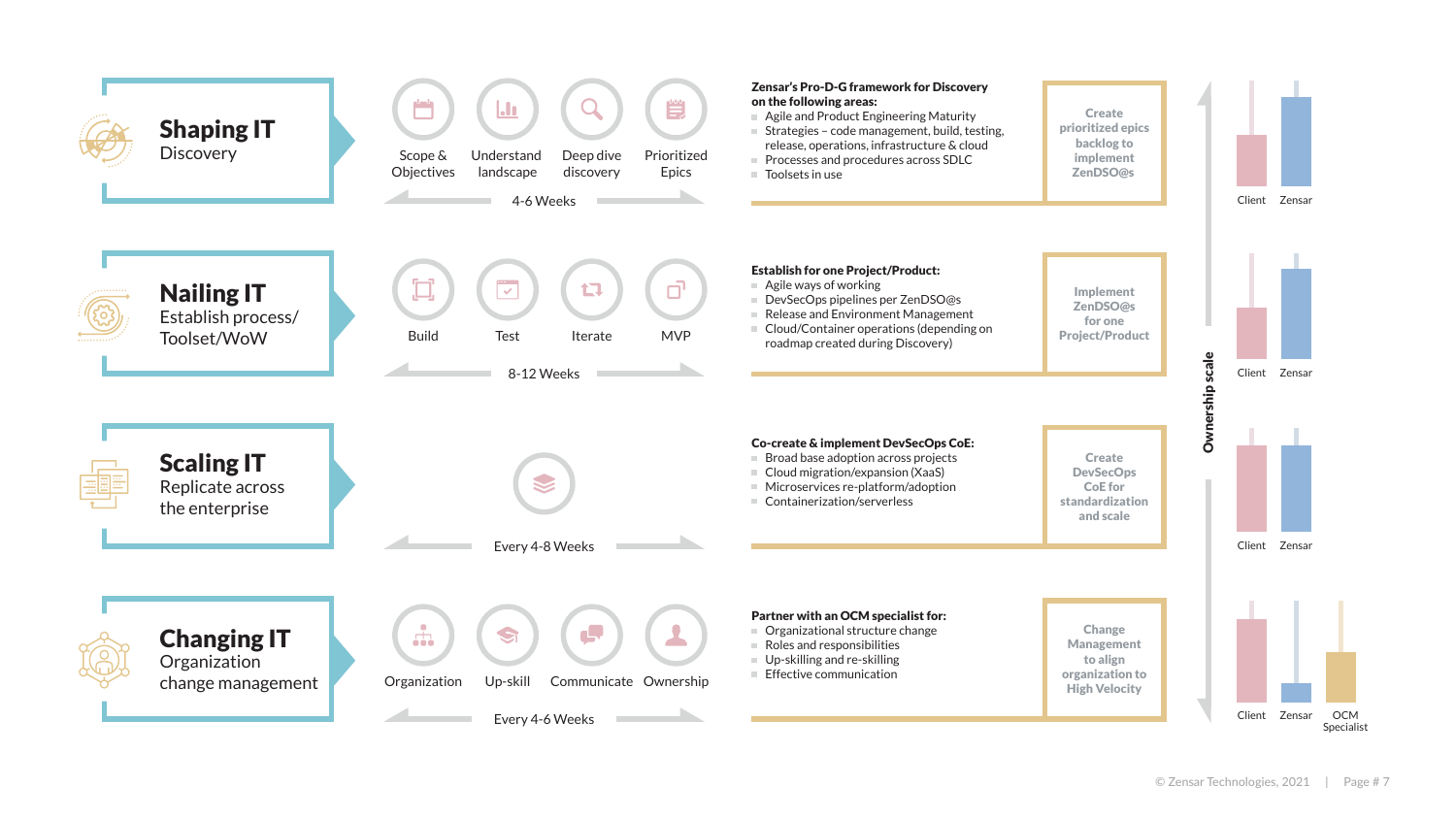

### Here's a brief snapshot

## Case in point

Customer is a USD \$1 Bn+ British motoring association founded in 1905, which currently provides vehicle insurance, driving lessons, breakdown cover, loans, motoring advice, road maps and other services. Here's a brief snapshot of the challenges they faced and how we helped solve them.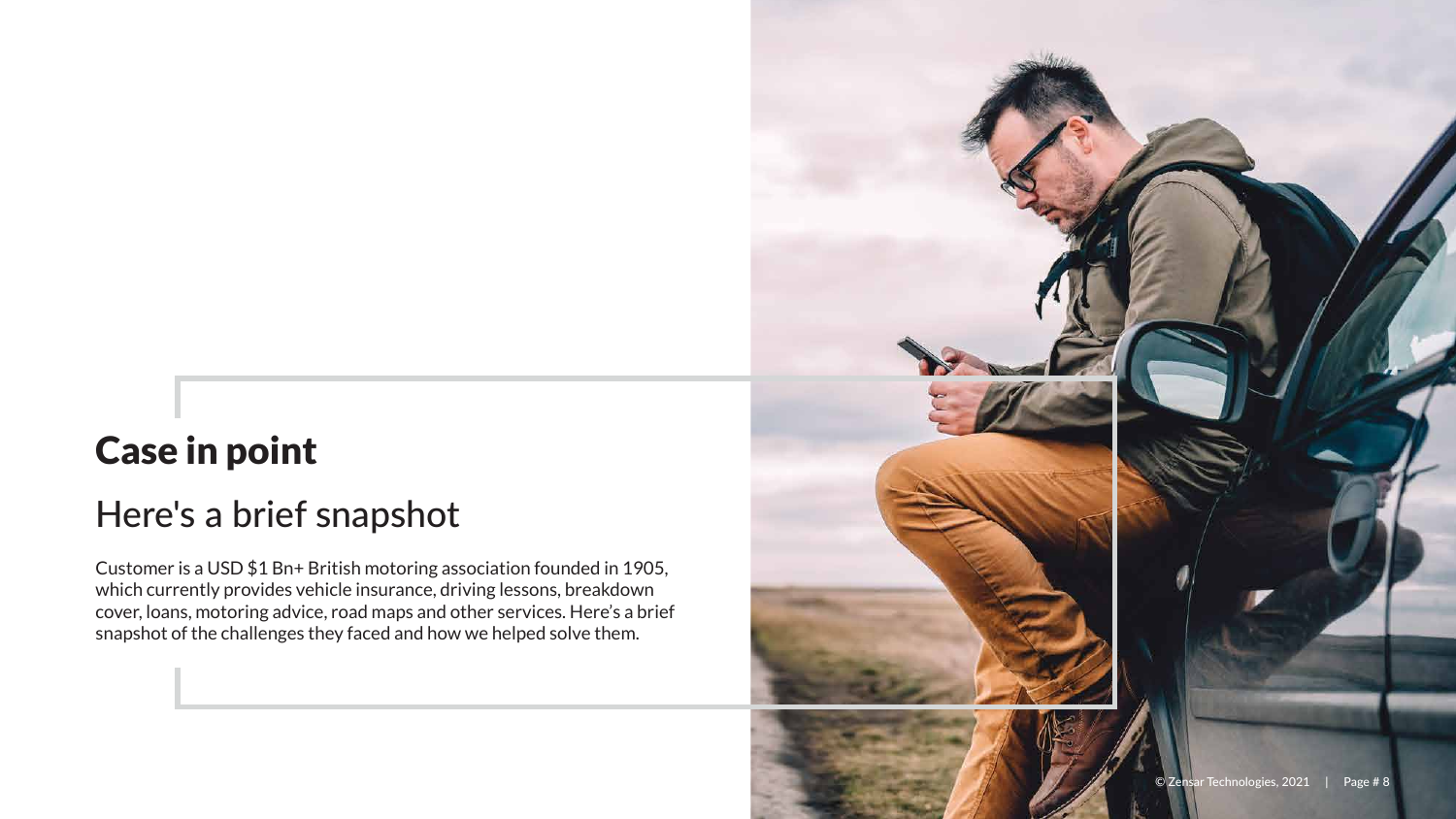

#### Business Problem:

"Assert back control of the core website's deployment and upkeep and then reduce downtime for content writers"

#### Our approach:

- Setup parallel environment with customer - executed as slave
- Reverse engineered the build and deployment process
- Did one release from the new environment; switched master ships

#### Nailing IT Establish process/Toolset/WoW

#### Tangible Benefits:

- Conduct change management workshops to drive the changes
- Continual sessions for executives and technologists

- 88% reduction in MTTD & Release (<1hr from 9 hrs)
- 40% reduction in content freeze time for field agents



Changing IT

Organization change management

#### Tangible Benefits:

- Extend DevSecOps pipeline for multiple stacks based on ZenDSO@s - PEGA, TIBCO, Legacy, .Net etc.
- Extend pipeline into infra-as-code
- Mature phase 2 and 3 of the pipelines through rapid feedback

- Defining the new R&R and target operating model
- Re-skilling the workforce
- Making the organization future ready

#### Business Problem:

"As the adoption scales, re-align the organization to completely adopt the new ways of working"

#### Our approach:

- Defined scope and objectives
- Quick assessment of adjacency areas to where Zensar operates using Pro-D-G
- Effort/impact heatmap creation

#### Business Problem:

"Scale the success demonstrated in one area across the Enterprise"

#### Our approach:

Scaling IT Replicate across the enterprise

#### Tangible Benefits:

- 70-85% reduction in release time
- 20-40% decrease in defect count
- Gravitate from person to system dependency





#### Tangible Benefits:

- Clearly identified low hanging fruits
- High level epics prioritized

#### Business Problem:

"Help us identify the low hanging fruit, with highest business impact"

#### Our approach: